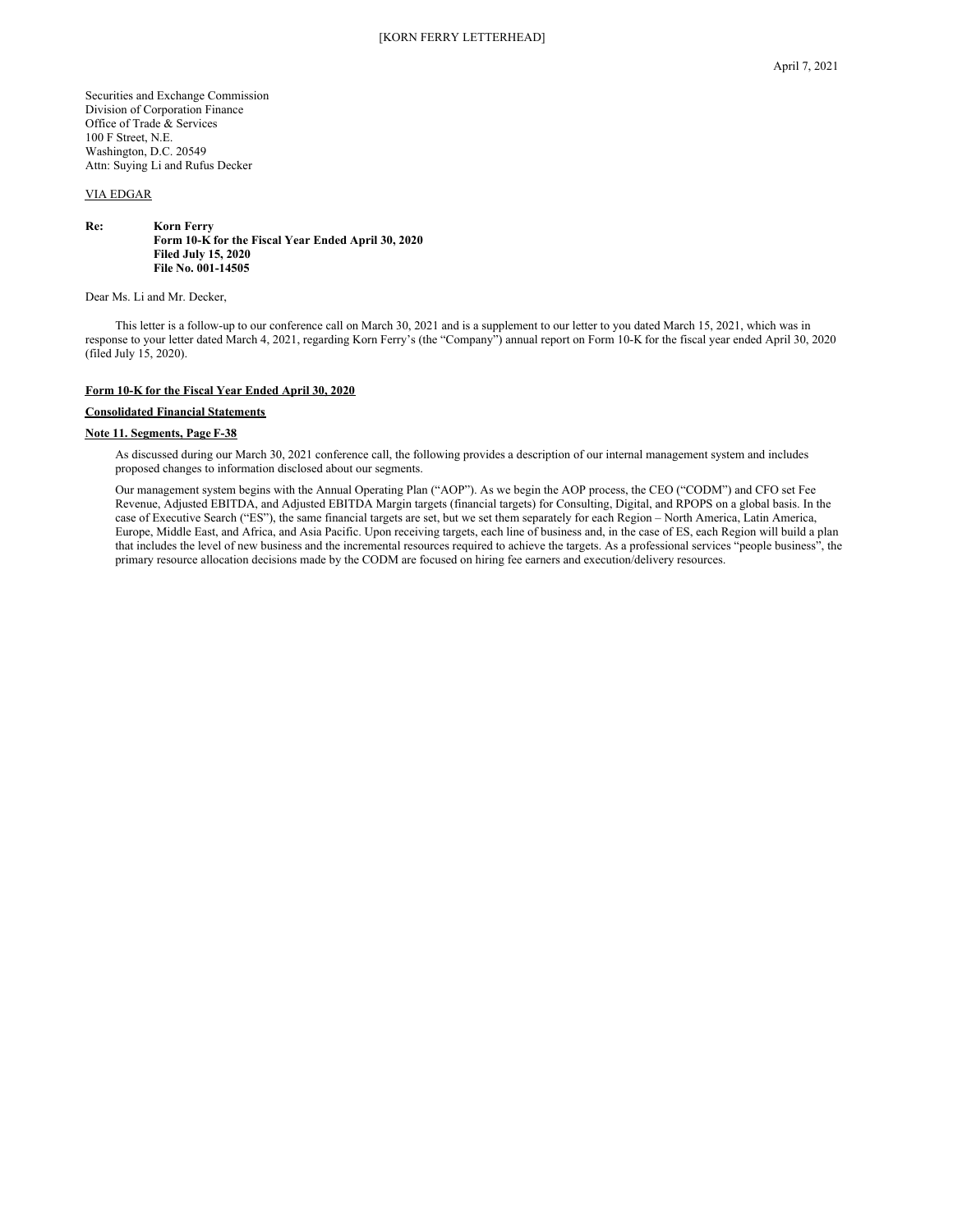As we begin our fiscal year and for each quarterly reporting period, as outlined above, the CODM receives new business and fee revenue reports for each month. For the first two months of a quarter, the CODM's review of segment Adjusted EBITDA is conducted informally, through conversation with the CFO. For the last month of the quarter, the CODM receives the earnings call deck that is fully described in our prior letter. The CODM uses the monthly new business and fee revenue reports and the Adjusted EBITDA from the quarterly earnings call deck to assess performance and to determine if any changes are required for resource allocation decisions – i.e., do we stay the course or increase or decrease our hiring activities.

The CODM does not use operating income information even though it is included in the Appendix of the earnings call deck that is provided to him. Instead, he uses Adjusted EBITDA because it facilitates comparisons to historical performance and the financial targets set as part of the AOP process, clearer analyses of potential future performance and forward earnings potential, and the identification of trends, in each case without the distortion that may be caused by less predictable charges and events. In addition, as discussed on our call, the mark-to-market adjustments for assets held in trust for deferred compensation programs is required by US GAAP to be recorded in other income which is below operating income. The mark-to-market adjustment for the deferred compensation obligations is required to be recorded in compensation expense which falls within operating income. These amounts, which essentially offset each other, are both included in Adjusted EBITDA, making that financial metric a more reliable management tool from the CODM's perspective. Last, in our conversations with sell-side and buy-side analysts and portfolio managers, the firm's results are always discussed in terms of Adjusted EBITDA, further reinforcing the CODM's use of this financial metric.

On our call, we discussed several changes to our reporting:

1) **Tables in our Segment footnote** – Going forward, we will no longer reconcile operating income to Adjusted EBITDA for Consulting, Digital, RPOPS, each Region for ES, and Corporate. We will not do this because under ASC 280, Adjusted EBITDA is deemed to be a GAAP measure for our reportable segments as it is the measure of profit and loss used by the CODM in allocating resources. We will also eliminate the ES subtotal column, as discussed on our call. With respect to the Consolidated column, ASC 280 specifically requires a reconciliation of the total of reported segment revenues, profit or loss measurement and assets reported by segment to the corresponding consolidated GAAP totals. Accordingly, the reconciliation for Consolidated Adjusted EBITDA will be to Net Income Attributable to Korn Ferry which is deemed to be the closest and most relevant GAAP number.

To the extent that reconciling items between operating income and Adjusted EBITDA (on a segment basis) are no longer presented but are still required to be disclosed by ASC 280, such amounts will be included in the footnote in narrative format.

See Appendix 1 for mock-up.

2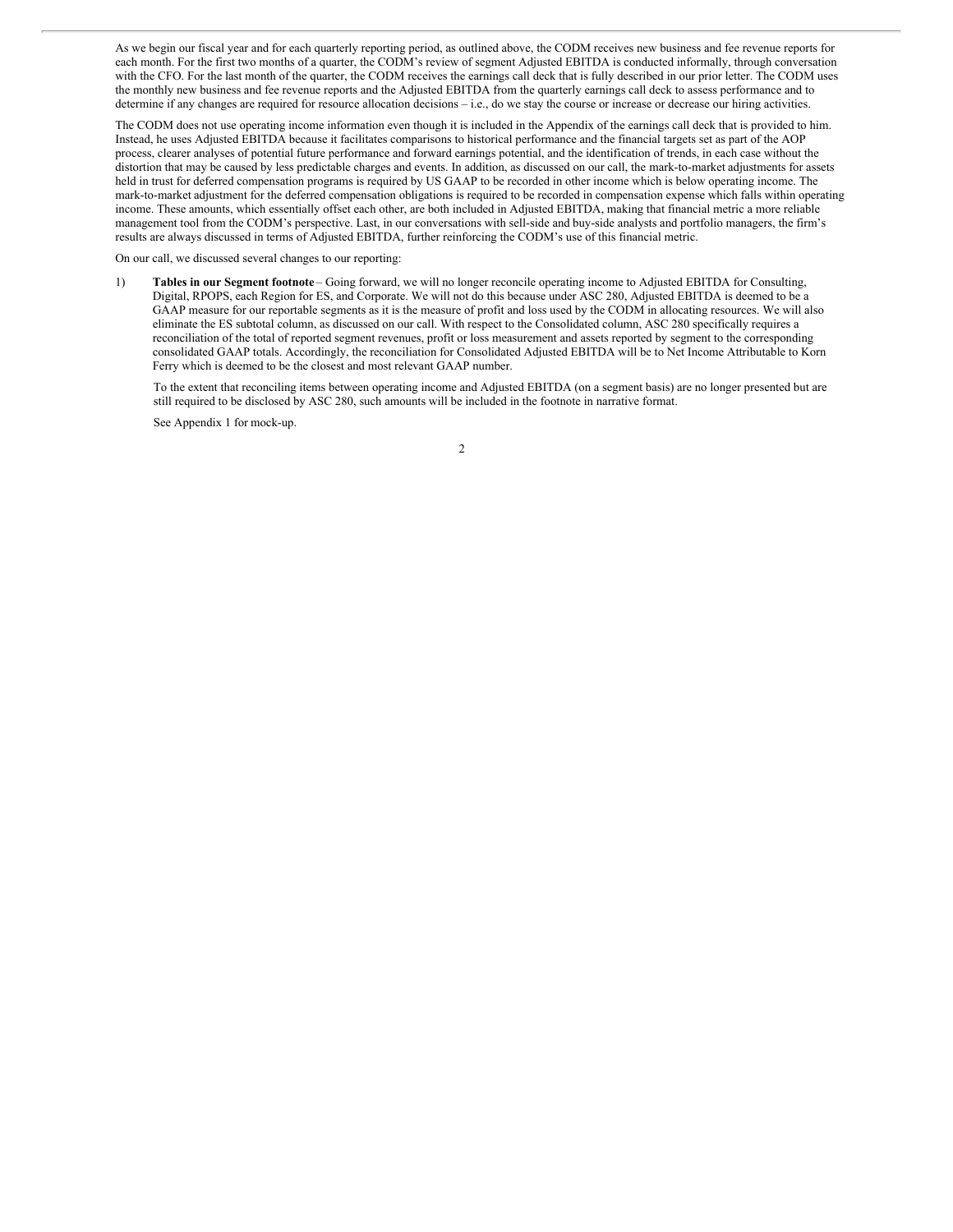Note that the table discussed above is also presented in our earnings press release and in our MD&A. Both of those presentations will be changed to be consistent with the table in the footnote with one exception – they will include the ES combined subtotal to present our results by our Lines of Business, which is important as a number of our investors analyze our financial results this way. For this combined subtotal, we will also include the reconciliation of combined ES operating income to combined ES Adjusted EBITDA

See tables in the Results of Operations section of the MD&Awrite-up in Appendix 2.

**2) MD&A –** As we discussed on our call, our MD&A will be modified to align to our segment footnote. More specifically, our discussion around ES Fee Revenue, Compensation and Benefits, General and Administrative Expenses, and Adjusted EBITDA will be done for each Region. We will no longer present a discussion around each of the above areas for combined ES nor will we discuss operating income trends.

See Appendix 2 for mock-up.

**3) Earnings call deck –** Per the above, the earnings call deck only includes one page for ES and, with the exception of fee revenue, presents the other financial metrics on a combined basis. We have modified the slide so that both Fee Revenue and Adjusted EBITDA are presented on a Regional basis (consistent with how this information has been considered by the CODM historically) in addition to a combined, Line of Business basis.

See Appendix 3 for mock-up.

We appreciate the Staff's responsiveness with respect to the Company's filing and look forward to resolving any concerns the Staff may have. If you have any questions, please contact me at (310) 226-6366 or Ari Lanin of Gibson, Dunn & Crutcher LLP at (310)552-8581.

Sincerely,

/s/ Robert P. Rozek Robert P. Rozek Executive Vice President, Chief Financial Officer & Chief Corporate Officer

cc:Don Ferrera, Ernst & Young LLP (via electronic mail) Ari Lanin, Gibson, Dunn & Crutcher LLP (via electronic mail)

3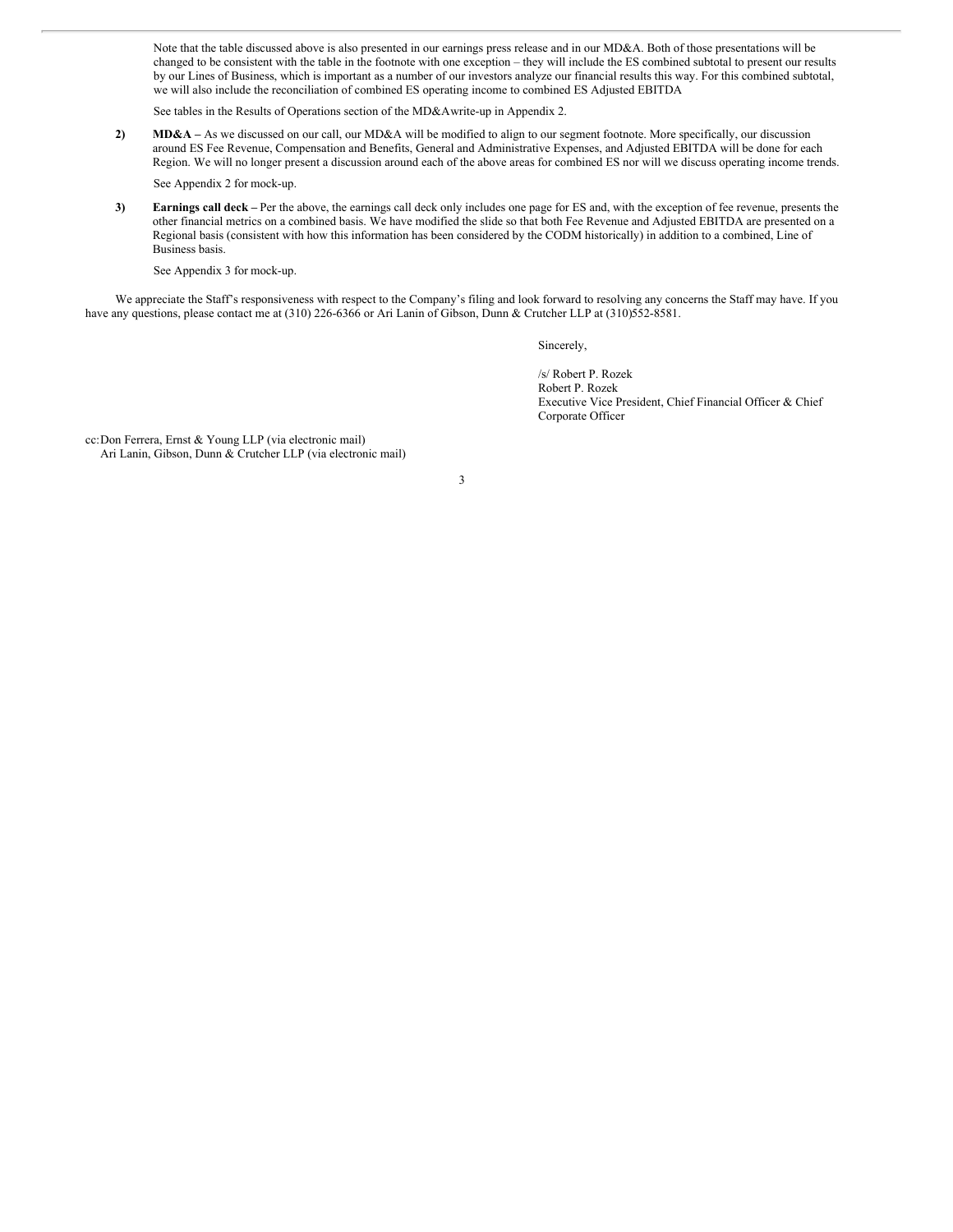#### **11. Segments**

The Company has invested in its digital business over the past year in order to digitize and harmonize the structure of its IP content and data and to build a technology platform for the efficient delivery of these assets directly to an end consumer or indirectly through a consulting engagement. These investments, combined with the acquisition of the Acquired Companies, resulted in a reassessment in the third quarter of fiscal 2020 of how the Company managed its former Advisory business. Given the Company's strategy and development of financial and operational metrics for the consulting and digital businesses, the Company's chief operating decision maker ("CODM") had begun to make resource allocation decisions and assess performance separately between Consulting and Digital. Therefore, on November 1, 2019, the Company changed the composition of its global segments, and under the new reporting format, the Advisory segment was separated into two segments: Consulting and Digital. Revenues are directly attributed to a segment and expenses not directly associated with a specific segment are allocated based on the most relevant measures applicable, including revenues, headcount, and other factors.

The Company operates through four lines of business:

- 1. **Consulting** helps clients synchronize their strategy and their talent by addressing four fundamental needs: Organizational Strategy, Assessment and Succession, Leadership and Professional Development, and Rewards and Benefits. This work is supported and underpinned by a comprehensive range of some of the world's leading lP and data.
- 2. **Digital** leverages an artificial intelligence powered platform to identify structure, roles, capabilities, and behaviors needed to drive business forward. This end-to-end system gives clients one enterprise-wide talent framework and delivers an achievable blueprint for success along with the guidance and tools to deliver it.
- 3. **Executive Search** helps organizations recruit board level, chief executive and other senior executive and general management talent. Behavioral interviewing and proprietary assessments are used to determine ideal organizational fit, and salary benchmarking builds appropriate frameworks for compensation and retention.
- 4. **RPO and Professional Search** combines people, process expertise and IP-enabled technology to deliver enterprise talent acquisition solutions to clients. Transaction sizes range from single professional searches to team, department and line of business projects, and global outsource recruiting solutions.

Executive Search is managed by geographic regional leaders. Worldwide operations for Consulting, Digital, and RPO and Professional Search are managed by their Chief Executive Officers. The Executive Search geographic regional leaders and the Chief Executive Officers of Consulting, Digital, and RPO & Professional Search report directly to the Chief Executive Officer of the Company. The Company also operates a Corporate segment to record global expenses.

The Company evaluates performance and allocates resources based on the CODM's review of 1) fee revenue and 2) adjusted earnings before interest, taxes, depreciation and amortization ("Adjusted EBITDA"). To the extent that such costs or charges occur, Adjusted EBITDA excludes restructuring charges, integration/acquisition costs, certain separation costs and certain non-cash charges (goodwill, intangible asset and other impairment charges). The CODM is not provided asset information by reportable segment.

Financial highlights by reporting segments are as follows:

|                                                       |              |          |                  |                         | Three Months Ended January 31, 2021 |                  |    |                                 |   |                   |   |              |
|-------------------------------------------------------|--------------|----------|------------------|-------------------------|-------------------------------------|------------------|----|---------------------------------|---|-------------------|---|--------------|
|                                                       |              |          |                  | <b>Executive Search</b> |                                     |                  |    |                                 |   |                   |   |              |
|                                                       | Consulting   | Digital  | North<br>America | <b>EMEA</b>             | Asia<br>Pacific                     | Latin<br>America |    | RPO &<br>Professional<br>Search |   | Corporate         |   | Consolidated |
|                                                       |              |          |                  |                         | (in thousands)                      |                  |    |                                 |   |                   |   |              |
| Fee revenue                                           | \$136,268    | \$75,791 | \$106,002        | \$35,991                | \$21,643                            | \$4,468          | S. | 95,197                          | S |                   | S | 475,360      |
| Total revenue                                         | \$136,593    | \$75,967 | \$106,325        | \$36,016                | \$21,680                            | \$4,468          | S. | 96,831                          | S | $\hspace{0.05cm}$ | S | 477,880      |
| Net income attributable to Korn Ferry                 |              |          |                  |                         |                                     |                  |    |                                 |   |                   | S | 51,319       |
| Net income attributable to noncontrolling<br>interest |              |          |                  |                         |                                     |                  |    |                                 |   |                   |   | 269          |
| Other income, net                                     |              |          |                  |                         |                                     |                  |    |                                 |   |                   |   | (14, 935)    |
| Interest expense, net                                 |              |          |                  |                         |                                     |                  |    |                                 |   |                   |   | 7.298        |
| Income tax provision                                  |              |          |                  |                         |                                     |                  |    |                                 |   |                   |   | 21,204       |
| Operating income                                      |              |          |                  |                         |                                     |                  |    |                                 |   |                   | S | 65,155       |
| Depreciation and amortization                         |              |          |                  |                         |                                     |                  |    |                                 |   |                   |   | 15,735       |
| Other income, net                                     |              |          |                  |                         |                                     |                  |    |                                 |   |                   |   | 14,935       |
| Restructuring charges, net                            |              |          |                  |                         |                                     |                  |    |                                 |   |                   |   | 838          |
| Adjusted EBITDA $(1)$                                 | 27,515<br>S. | \$27,134 | \$ 30,941        | \$3,918                 | \$ 6,375                            | 458<br>S.        | S. | 19,630                          |   | \$(19,308)        |   | 96,663       |

(1) Adjusted EBITDA refers to earnings before interest, taxes, depreciation and amortization and further excludes net restructuring charges.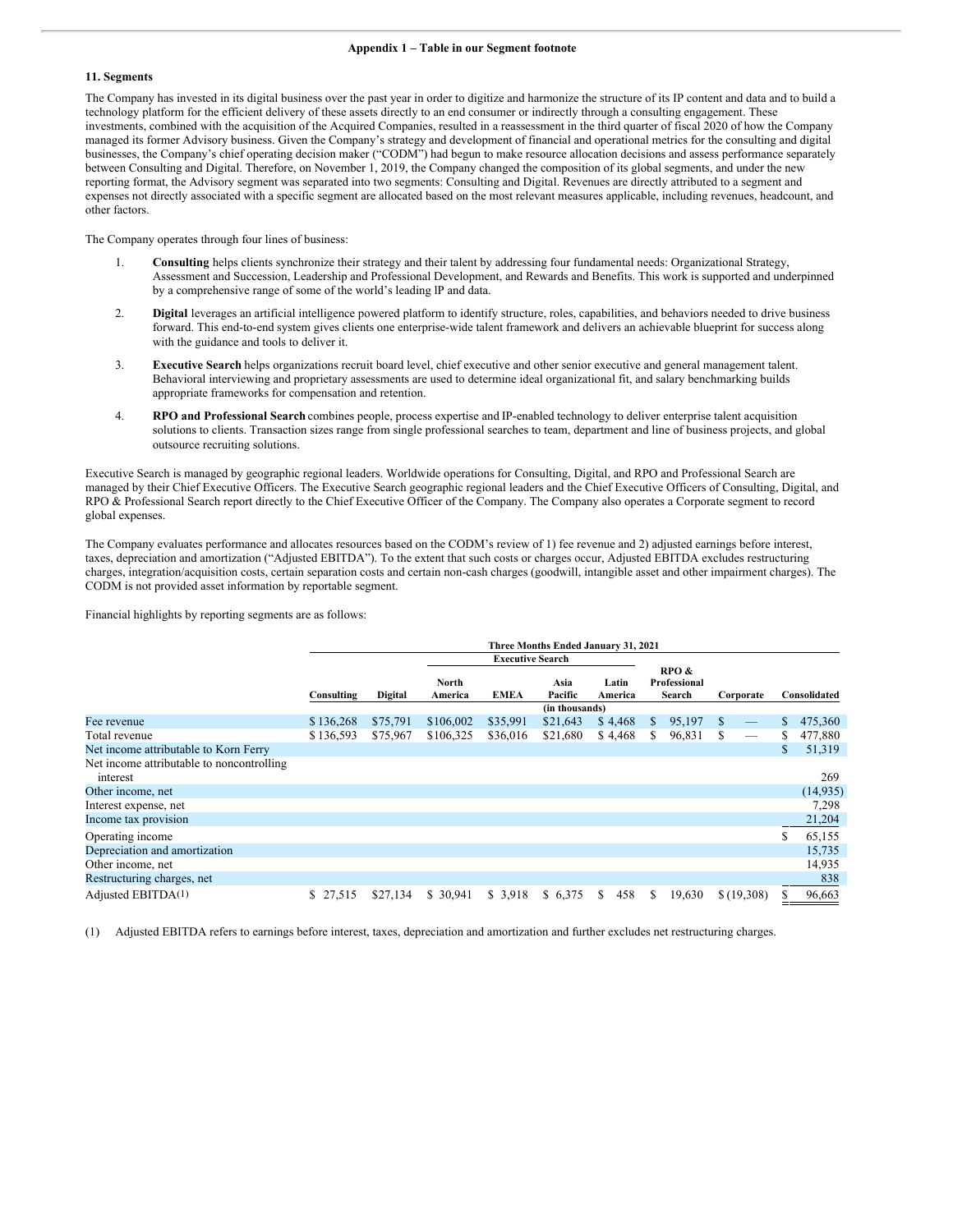|                                                       |              | Three Months Ended January 31, 2020 |                  |                         |                 |                  |              |                                 |               |  |    |              |  |
|-------------------------------------------------------|--------------|-------------------------------------|------------------|-------------------------|-----------------|------------------|--------------|---------------------------------|---------------|--|----|--------------|--|
|                                                       |              |                                     |                  | <b>Executive Search</b> |                 |                  |              |                                 |               |  |    |              |  |
|                                                       | Consulting   | <b>Digital</b>                      | North<br>America | <b>EMEA</b>             | Asia<br>Pacific | Latin<br>America |              | RPO &<br>Professional<br>Search | Corporate     |  |    | Consolidated |  |
|                                                       |              |                                     |                  |                         | (in thousands)  |                  |              |                                 |               |  |    |              |  |
| Fee revenue                                           | \$140,525    | \$99,389                            | \$106,888        | \$44,301                | \$25,089        | \$7,283          | <sup>S</sup> | 91,850                          | <sup>\$</sup> |  | S  | 515,325      |  |
| Total revenue                                         | \$144,298    | \$100,663                           | \$110,230        | \$45,077                | \$25,365        | \$7,351          | \$           | 94,995                          | S             |  | S  | 527,979      |  |
| Net income attributable to Korn Ferry                 |              |                                     |                  |                         |                 |                  |              |                                 |               |  | S  | 19,993       |  |
| Net income attributable to noncontrolling<br>interest |              |                                     |                  |                         |                 |                  |              |                                 |               |  |    | 963          |  |
| Other income, net                                     |              |                                     |                  |                         |                 |                  |              |                                 |               |  |    | (5,055)      |  |
| Interest expense, net                                 |              |                                     |                  |                         |                 |                  |              |                                 |               |  |    | 6,919        |  |
| Income tax provision                                  |              |                                     |                  |                         |                 |                  |              |                                 |               |  |    | 8,775        |  |
| Operating income                                      |              |                                     |                  |                         |                 |                  |              |                                 |               |  | S  | 31,595       |  |
| Depreciation and amortization                         |              |                                     |                  |                         |                 |                  |              |                                 |               |  |    | 14,863       |  |
| Other income, net                                     |              |                                     |                  |                         |                 |                  |              |                                 |               |  |    | 5,055        |  |
| Integration/acquisition costs                         |              |                                     |                  |                         |                 |                  |              |                                 |               |  |    | 6,704        |  |
| Restructuring charges, net                            |              |                                     |                  |                         |                 |                  |              |                                 |               |  |    | 18,093       |  |
| Separation costs                                      |              |                                     |                  |                         |                 |                  |              |                                 |               |  |    | 1,783        |  |
| Adjusted EBITDA(1)                                    | 18,699<br>S. | \$25,852                            | \$26,618         | \$6,878                 | \$5,505         | \$1,655          | S.           | 15,211                          | \$(22,325)    |  | S. | 78,093       |  |

(1) Adjusted EBITDA refers to earnings before interest, taxes, depreciation and amortization and further excludes integration/acquisition costs, net restructuring charges and separation costs.

|                                                    |            |           |                              |                         | Nine Months Ended January 31, 2021 |                  |                                 |              |               |
|----------------------------------------------------|------------|-----------|------------------------------|-------------------------|------------------------------------|------------------|---------------------------------|--------------|---------------|
|                                                    |            |           |                              | <b>Executive Search</b> |                                    |                  |                                 |              |               |
|                                                    | Consulting | Digital   | North<br>America             | <b>EMEA</b>             | Asia<br>Pacific                    | Latin<br>America | RPO &<br>Professional<br>Search | Corporate    | Consolidated  |
|                                                    |            |           |                              |                         | (in thousands)                     |                  |                                 |              |               |
| Fee revenue                                        | \$362,271  | \$206,807 | \$266,485                    | \$97,701                |                                    |                  | \$59,702 \$12,419 \$ 249,511 \$ |              | \$1,254,896   |
| Total revenue                                      | \$363,234  | \$207,027 | \$267,790 \$97,925           |                         | \$59,840                           | \$12,419         | $$254,317$ \;                   |              | \$1,262,552   |
| Net income attributable to Korn Ferry              |            |           |                              |                         |                                    |                  |                                 |              | 48,264<br>\$. |
| Net income attributable to noncontrolling interest |            |           |                              |                         |                                    |                  |                                 |              | 547           |
| Other income, net                                  |            |           |                              |                         |                                    |                  |                                 |              | (26, 374)     |
| Interest expense, net                              |            |           |                              |                         |                                    |                  |                                 |              | 21,686        |
| Income tax provision                               |            |           |                              |                         |                                    |                  |                                 |              | 25,409        |
| Operating income                                   |            |           |                              |                         |                                    |                  |                                 |              | S<br>69,532   |
| Depreciation and amortization                      |            |           |                              |                         |                                    |                  |                                 |              | 46,068        |
| Other income, net                                  |            |           |                              |                         |                                    |                  |                                 |              | 26,374        |
| Integration/acquisition costs                      |            |           |                              |                         |                                    |                  |                                 |              | 737           |
| Restructuring charges, net                         |            |           |                              |                         |                                    |                  |                                 |              | 30,732        |
| Adjusted EBITDA(1)                                 | \$54.282   | \$58,161  | \$57,439 \$8,445 \$11,610 \$ |                         |                                    | 480              | 39,453<br>- S                   | \$ (56, 427) | 173,443       |

(1) Adjusted EBITDA refers to earnings before interest, taxes, depreciation and amortization and further excludes, integration/acquisition costs and net restructuring charges.

|                                                       |            |           |                  |                         |                 | Nine Months Ended January 31, 2020 |                                 |                                 |               |
|-------------------------------------------------------|------------|-----------|------------------|-------------------------|-----------------|------------------------------------|---------------------------------|---------------------------------|---------------|
|                                                       |            |           |                  | <b>Executive Search</b> |                 |                                    |                                 |                                 |               |
|                                                       | Consulting | Digital   | North<br>America | <b>EMEA</b>             | Asia<br>Pacific | Latin<br>America                   | RPO &<br>Professional<br>Search | Corporate                       | Consolidated  |
|                                                       |            |           |                  |                         | (in thousands)  |                                    |                                 |                                 |               |
| Fee revenue                                           | \$422,103  | \$223,097 | \$332,428        | \$130,652               | \$78,395        | \$23,140                           | $$282,448$ \, S                 |                                 | \$1,492,263   |
| Total revenue                                         | \$433,832  | \$224,371 | \$342,753        | \$132,830               | \$79,201        | \$23,211                           | $$292,156$ \, $$$               | $\hspace{0.1mm}-\hspace{0.1mm}$ | \$1,528,354   |
| Net income attributable to Korn Ferry                 |            |           |                  |                         |                 |                                    |                                 |                                 | 105,748<br>S. |
| Net income attributable to noncontrolling<br>interest |            |           |                  |                         |                 |                                    |                                 |                                 | 1,890         |
| Other income, net                                     |            |           |                  |                         |                 |                                    |                                 |                                 | (8,014)       |
| Interest expense, net                                 |            |           |                  |                         |                 |                                    |                                 |                                 | 15,186        |
| Income tax provision                                  |            |           |                  |                         |                 |                                    |                                 |                                 | 38,988        |
| Operating income                                      |            |           |                  |                         |                 |                                    |                                 |                                 | S<br>153,798  |
| Depreciation and amortization                         |            |           |                  |                         |                 |                                    |                                 |                                 | 40,355        |
| Other income, net                                     |            |           |                  |                         |                 |                                    |                                 |                                 | 8,014         |
| Integration/acquisition costs                         |            |           |                  |                         |                 |                                    |                                 |                                 | 9,319         |
| Restructuring charges, net                            |            |           |                  |                         |                 |                                    |                                 |                                 | 18,093        |
| Separation costs                                      |            |           |                  |                         |                 |                                    |                                 |                                 | 1,783         |
| Adjusted EBITDA $(1)$                                 | 49.990     | \$66.084  | \$ 88,611        | \$21,725                | \$19,063        | $$4,186$ \, $$$                    | 47,456                          | \$ (65, 753)                    | 231,362       |

(1) Adjusted EBITDA refers to earnings before interest, taxes, depreciation and amortization and further excludes integration/acquisition costs, net restructuring charges and separation costs.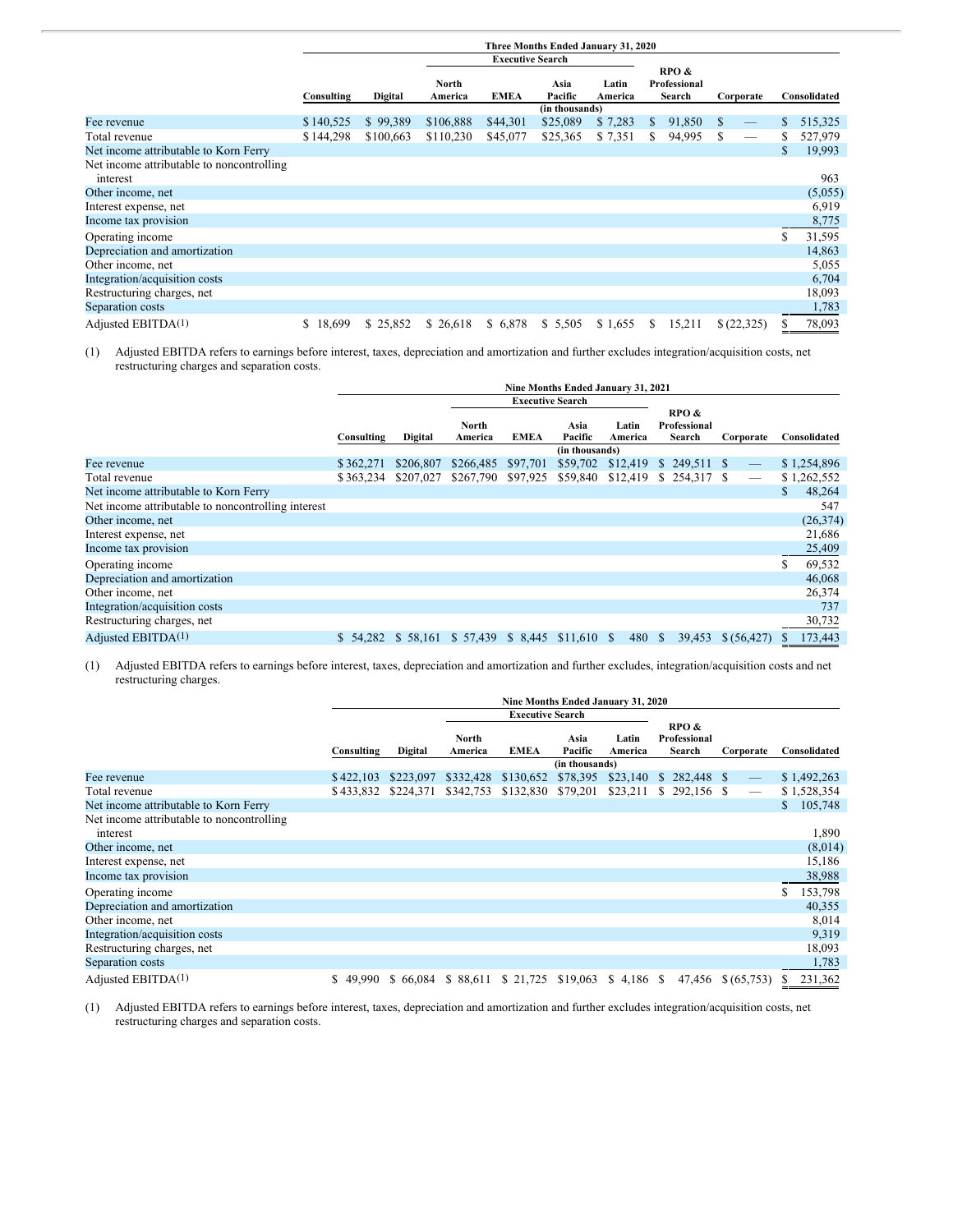# **Appendix 2 – Introduction to MD&A**

## *Results of Operations*

The following table summarizes the results of our operations as a percentage of fee revenue: (Numbers may not total exactly due to rounding)

|                                              | <b>Three Months Ended</b> |        | <b>Nine Months Ended</b> |         |
|----------------------------------------------|---------------------------|--------|--------------------------|---------|
|                                              | January 31,               |        | January 31,              |         |
|                                              | 2021                      | 2020   | 2021                     | 2020    |
| Fee revenue                                  | 100.0%                    | 100.0% | 100.0%                   | 100.0%  |
| Reimbursed out-of-pocket engagement expenses | 0.5                       | 2.5    | 0.6                      | 2.4     |
| Total revenue                                | 100.5                     | 102.5  | 100.6                    | 102.4   |
| Compensation and benefits                    | 68.6                      | 67.6   | 73.1                     | 68.0    |
| General and administrative expenses          | 9.9                       | 13.8   | 11.2                     | 13.3    |
| Reimbursed expenses                          | 0.5                       | 2.5    | 0.6                      | 2.4     |
| Cost of services                             | 4.2                       | 6.0    | 4.0                      | 4.4     |
| Depreciation and amortization                | 3.3                       | 2.9    | 3.7                      | 2.7     |
| Restructuring charges, net                   | 0.2                       | 3.5    | 2.4                      | 1.2     |
| Operating income                             | 13.7                      | 6.1    | 5.5                      | 10.3    |
| Net income                                   | 10.9%                     | 4.1%   | 3.9%                     | 7.2%    |
| Net income attributable to Korn Ferry        | 10.8%                     | 3.9%   | 3.8%                     | $7.1\%$ |

The following tables summarize the results of our operations: (Numbers may not total exactly due to rounding)

|                                             |                | <b>Three Months Ended</b><br>January 31, |                |               | <b>Nine Months Ended</b><br>January 31, |               |                |        |  |  |
|---------------------------------------------|----------------|------------------------------------------|----------------|---------------|-----------------------------------------|---------------|----------------|--------|--|--|
|                                             | 2021           |                                          | 2020           |               | 2021                                    |               | 2020           |        |  |  |
|                                             | <b>Dollars</b> | $\frac{9}{6}$                            | <b>Dollars</b> | $\frac{0}{0}$ | <b>Dollars</b>                          | $\frac{0}{0}$ | <b>Dollars</b> | $\%$   |  |  |
|                                             |                |                                          |                |               | (dollars in thousands)                  |               |                |        |  |  |
| Fee revenue                                 |                |                                          |                |               |                                         |               |                |        |  |  |
| Consulting                                  | \$136,268      | 28.7%                                    | \$140,525      | 27.3%         | 362,271<br><sup>\$</sup>                | 28.9%         | 422,103<br>S   | 28.3%  |  |  |
| <b>Digital</b>                              | 75,791         | 15.9                                     | 99,389         | 19.3          | 206,807                                 | 16.5          | 223,097        | 15.0   |  |  |
| <b>Executive Search:</b>                    |                |                                          |                |               |                                         |               |                |        |  |  |
| North America                               | 106.002        | 22.3                                     | 106,888        | 20.7          | 266,485                                 | 21.2          | 332,428        | 22.3   |  |  |
| <b>EMEA</b>                                 | 35,991         | 7.6                                      | 44,301         | 8.6           | 97,701                                  | 7.8           | 130,652        | 8.8    |  |  |
| Asia Pacific                                | 21,643         | 4.6                                      | 25,089         | 4.9           | 59,702                                  | 4.8           | 78,395         | 5.3    |  |  |
| Latin America                               | 4,468          | 0.9                                      | 7,283          | 1.4           | 12,419                                  | 1.0           | 23,140         | 1.6    |  |  |
| <b>Total Executive Search</b>               | 168.104        | 35.4                                     | 183,561        | 35.6          | 436.307                                 | 34.8          | 564,615        | 37.8   |  |  |
| <b>RPO &amp; Professional Search</b>        | 95,197         | 20.0                                     | 91,850         | 17.8          | 249,511                                 | 19.9          | 282,448        | 18.9   |  |  |
| <b>Total fee revenue</b>                    | 475,360        | 100.0%                                   | 515,325        | 100.0%        | 1,254,896                               | 100.0%        | 1,492,263      | 100.0% |  |  |
| Reimbursed out-of-pocket engagement expense | 2,520          |                                          | 12,654         |               | 7,656                                   |               | 36,091         |        |  |  |
| <b>Total revenue</b>                        | \$477,880      |                                          | \$527,979      |               | \$1,262,552                             |               | \$1,528,354    |        |  |  |

|                                      |                | <b>Three Months Ended</b><br>January 31, |                |                        | <b>Nine Months Ended</b><br>January 31, |            |                |            |  |  |
|--------------------------------------|----------------|------------------------------------------|----------------|------------------------|-----------------------------------------|------------|----------------|------------|--|--|
|                                      | 2021           |                                          | 2020           |                        |                                         | 2021       |                | 2020       |  |  |
|                                      | <b>Dollars</b> | Margin (1)                               | <b>Dollars</b> | Margin (1)             | <b>Dollars</b>                          | Margin (1) | <b>Dollars</b> | Margin (1) |  |  |
|                                      |                |                                          |                | (dollars in thousands) |                                         |            |                |            |  |  |
| <b>Operating income</b>              |                |                                          |                |                        |                                         |            |                |            |  |  |
| Consulting                           | \$22,175       | $16.3\%$                                 | S<br>2,663     | 1.9%                   | \$25,869                                | 7.1%       | \$ 24,272      | 5.8%       |  |  |
| <b>Digital</b>                       | 19,214         | 25.4                                     | 8,463          | 8.5                    | 32,410                                  | 15.7       | 41,036         | 18.4       |  |  |
| <b>Executive Search:</b>             |                |                                          |                |                        |                                         |            |                |            |  |  |
| North America                        | 17,655         | 16.7                                     | 21,808         | 20.4                   | 32,411                                  | 12.2       | 80,254         | 24.1       |  |  |
| <b>EMEA</b>                          | 3,114          | 8.7                                      | 4,644          | 10.5                   | (1,596)                                 | (1.6)      | 18,466         | 14.1       |  |  |
| Asia Pacific                         | 5.844          | 27.0                                     | 5,070          | 20.2                   | 9,958                                   | 16.7       | 17,866         | 22.8       |  |  |
| Latin America                        | 264            | 5.9                                      | 1,198          | 16.4                   | (578)                                   | (4.7)      | 2,999          | 13.0       |  |  |
| <b>Total Executive Search</b>        | 26.877         | 16.0                                     | 32,720         | 17.8                   | 40.195                                  | 9.2        | 119.585        | 21.2       |  |  |
| <b>RPO &amp; Professional Search</b> | 18,360         | 19.3                                     | 14,144         | 15.4                   | 33,027                                  | 13.2       | 44,279         | 15.7       |  |  |
| Corporate                            | (21, 471)      |                                          | (26,395)       |                        | (61,969)                                |            | (75, 374)      |            |  |  |
| <b>Total operating income</b>        | \$65,155       | 13.7%                                    | \$ 31,595      | 6.1%                   | \$69,532                                | $5.5\%$    | \$153,798      | $10.3\%$   |  |  |

(1) Margin calculated as a percentage of fee revenue by segment.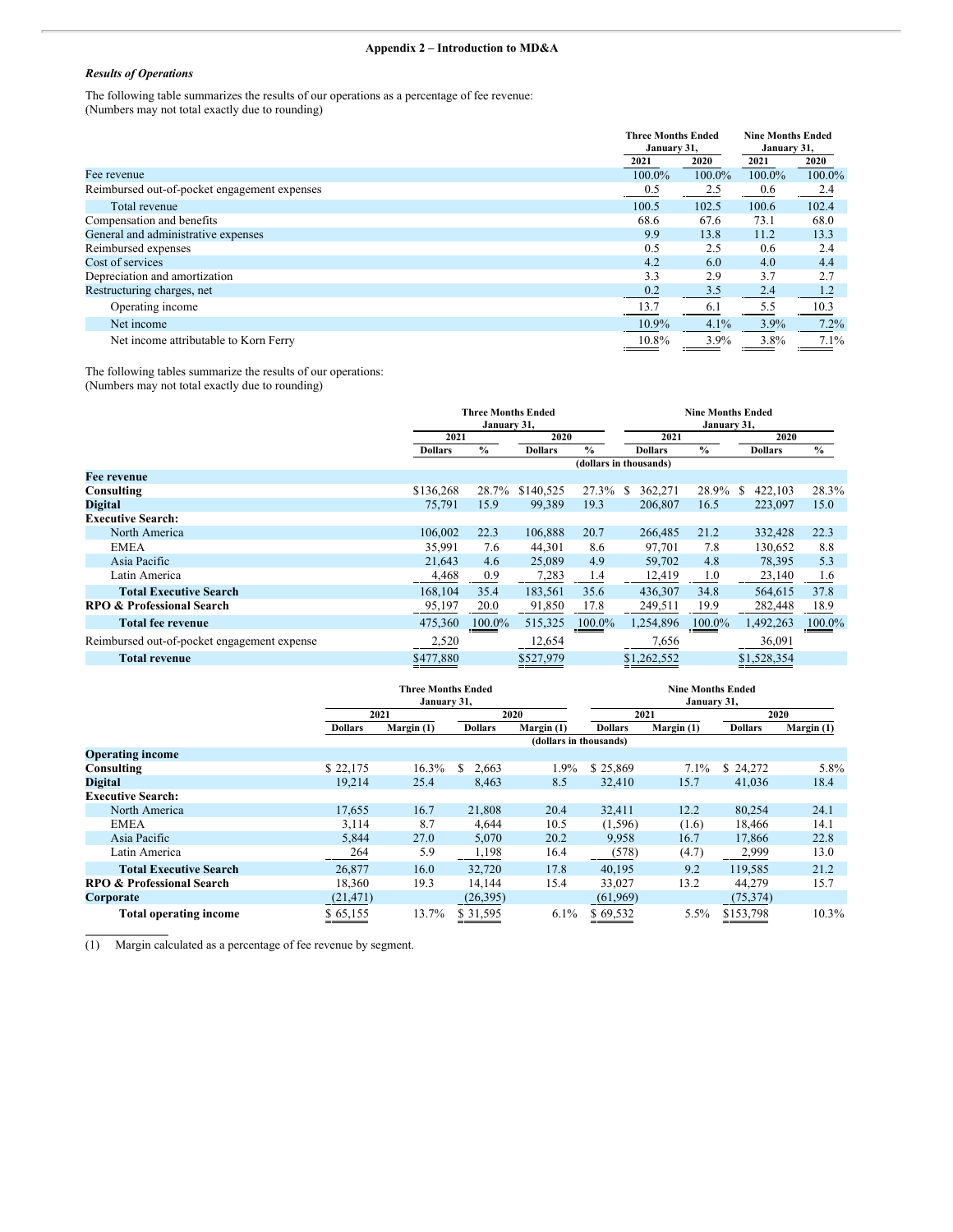|                                                       | Three Months Ended January 31, 2021 |          |                  |             |                         |                  |       |           |   |                                 |   |            |    |              |
|-------------------------------------------------------|-------------------------------------|----------|------------------|-------------|-------------------------|------------------|-------|-----------|---|---------------------------------|---|------------|----|--------------|
|                                                       |                                     |          |                  |             | <b>Executive Search</b> |                  |       |           |   |                                 |   |            |    |              |
|                                                       | Consulting                          | Digital  | North<br>America | <b>EMEA</b> | Asia<br>Pacific         | Latin<br>America |       | Subtotal  |   | RPO &<br>Professional<br>Search |   | Corporate  |    | Consolidated |
|                                                       |                                     |          |                  |             |                         | (in thousands)   |       |           |   |                                 |   |            |    |              |
| Fee revenue                                           | \$136,268                           | \$75,791 | \$106,002        | \$35,991    | \$21,643                | \$4,468          |       | \$168,104 | S | 95,197                          | S |            |    | 475,360      |
| Total revenue                                         | \$136,593                           | \$75,967 | \$106,325        | \$36,016    | \$21,680                | \$4,468          |       | \$168,489 | S | 96,831                          | S |            | \$ | 477,880      |
| Net income attributable to Korn<br>Ferry              |                                     |          |                  |             |                         |                  |       |           |   |                                 |   |            | \$ | 51,319       |
| Net income attributable to<br>noncontrolling interest |                                     |          |                  |             |                         |                  |       |           |   |                                 |   |            |    | 269          |
| Other income, net                                     |                                     |          |                  |             |                         |                  |       |           |   |                                 |   |            |    | (14, 935)    |
| Interest expense, net                                 |                                     |          |                  |             |                         |                  |       |           |   |                                 |   |            |    | 7,298        |
| Income tax provision                                  |                                     |          |                  |             |                         |                  |       |           |   |                                 |   |            |    | 21,204       |
| Operating income                                      |                                     |          |                  |             |                         |                  |       | \$26,877  |   |                                 |   |            | \$ | 65,155       |
| Depreciation and amortization                         |                                     |          |                  |             |                         |                  |       | 1,449     |   |                                 |   |            |    | 15,735       |
| Other income, net                                     |                                     |          |                  |             |                         |                  |       | 12,996    |   |                                 |   |            |    | 14,935       |
| Restructuring charges, net                            |                                     |          |                  |             |                         |                  |       | 370       |   |                                 |   |            |    | 838          |
| <b>Adjusted EBITDA</b>                                | 27,515<br>S.                        | \$27,134 | \$ 30,941        | \$3,918     | \$6,375                 | <sup>\$</sup>    | 458   | \$41,692  | S | 19,630                          |   | \$(19,308) | S  | 96,663       |
| Adjusted EBITDA margin                                | 20.2%                               | 35.8%    | 29.2%            | 10.9%       | 29.5%                   |                  | 10.3% | 24.8%     |   | 20.6%                           |   |            |    | 20.3%        |

|                                                       | Three Months Ended January 31, 2020 |           |                  |             |                         |                                    |           |                                 |        |           |    |              |
|-------------------------------------------------------|-------------------------------------|-----------|------------------|-------------|-------------------------|------------------------------------|-----------|---------------------------------|--------|-----------|----|--------------|
|                                                       |                                     |           |                  |             | <b>Executive Search</b> |                                    |           |                                 |        |           |    |              |
|                                                       | Consulting                          | Digital   | North<br>America | <b>EMEA</b> | Asia<br>Pacific         | Latin<br>America<br>(in thousands) | Subtotal  | RPO &<br>Professional<br>Search |        | Corporate |    | Consolidated |
| Fee revenue                                           | \$140,525                           | \$99,389  | \$106,888        | \$44,301    | \$25,089                | \$7,283                            | \$183,561 | S                               | 91,850 | S.        |    | 515,325      |
| Total revenue                                         | \$144,298                           | \$100,663 | \$110,230        | \$45,077    | \$25,365                | \$7,351                            | \$188,023 | S                               | 94,995 | S         |    | 527,979      |
| Net income attributable to Korn<br>Ferry              |                                     |           |                  |             |                         |                                    |           |                                 |        |           | \$ | 19,993       |
| Net income attributable to<br>noncontrolling interest |                                     |           |                  |             |                         |                                    |           |                                 |        |           |    | 963          |
| Other income, net                                     |                                     |           |                  |             |                         |                                    |           |                                 |        |           |    | (5,055)      |
| Interest expense, net                                 |                                     |           |                  |             |                         |                                    |           |                                 |        |           |    | 6,919        |
| Income tax provision                                  |                                     |           |                  |             |                         |                                    |           |                                 |        |           |    | 8,775        |
| Operating income loss                                 |                                     |           |                  |             |                         |                                    | \$ 32,720 |                                 |        |           | \$ | 31,595       |
| Depreciation and amortization                         |                                     |           |                  |             |                         |                                    | 1,893     |                                 |        |           |    | 14,863       |
| Other income, net                                     |                                     |           |                  |             |                         |                                    | 4,260     |                                 |        |           |    | 5,055        |
| Integration/acquisition costs                         |                                     |           |                  |             |                         |                                    |           |                                 |        |           |    | 6,704        |
| Restructuring charges, net                            |                                     |           |                  |             |                         |                                    |           |                                 |        |           |    | 18,093       |
| Separation costs                                      |                                     |           |                  |             |                         |                                    | 1,783     |                                 |        |           |    | 1,783        |
| Adjusted EBITDA                                       | 18,699<br>\$.                       | \$25,852  | \$26,618         | \$6,878     | \$5,505                 | \$1,655                            | 40,656    | S                               | 15,211 | (22,325)  | S  | 78,093       |
| Adjusted EBITDA margin                                | 13.3%                               | $26.0\%$  | 24.9%            | 15.5%       | 21.9%                   | 22.7%                              | 22.1%     |                                 | 16.6%  |           |    | $15.2\%$     |

|                                                       |            |           |                  |             |                         |                  | Nine Months Ended January 31, 2021 |    |                                 |             |              |
|-------------------------------------------------------|------------|-----------|------------------|-------------|-------------------------|------------------|------------------------------------|----|---------------------------------|-------------|--------------|
|                                                       |            |           |                  |             | <b>Executive Search</b> |                  |                                    |    |                                 |             |              |
|                                                       | Consulting | Digital   | North<br>America | <b>EMEA</b> | Asia<br>Pacific         | Latin<br>America | <b>Subtotal</b>                    |    | RPO &<br>Professional<br>Search | Corporate   | Consolidated |
|                                                       |            |           |                  |             |                         | (in thousands)   |                                    |    |                                 |             |              |
| Fee revenue                                           | \$362,271  | \$206,807 | \$266,485        | \$97,701    | \$59,702                | \$12,419         | \$436,307                          | S. | 249,511                         | S.          | \$1,254,896  |
| Total revenue                                         | \$363,234  | \$207,027 | \$267,790        | \$97,925    | \$59,840                | \$12,419         | \$437,974                          | S. | 254,317                         | S           | \$1,262,552  |
| Net income attributable to Korn<br>Ferry              |            |           |                  |             |                         |                  |                                    |    |                                 |             | \$<br>48,264 |
| Net income attributable to<br>noncontrolling interest |            |           |                  |             |                         |                  |                                    |    |                                 |             | 547          |
| Other income, net                                     |            |           |                  |             |                         |                  |                                    |    |                                 |             | (26, 374)    |
| Interest expense, net                                 |            |           |                  |             |                         |                  |                                    |    |                                 |             | 21,686       |
| Income tax provision                                  |            |           |                  |             |                         |                  |                                    |    |                                 |             | 25,409       |
| Operating income                                      |            |           |                  |             |                         |                  | \$40,195                           |    |                                 |             | \$<br>69,532 |
| Depreciation and amortization                         |            |           |                  |             |                         |                  | 4,541                              |    |                                 |             | 46,068       |
| Other income, net                                     |            |           |                  |             |                         |                  | 22,826                             |    |                                 |             | 26,374       |
| Integration/acquisition costs                         |            |           |                  |             |                         |                  |                                    |    |                                 |             | 737          |
| Restructuring charges, net                            |            |           |                  |             |                         |                  | 10,412                             |    |                                 |             | 30,732       |
| <b>Adjusted EBITDA</b>                                | \$54,282   | \$58,161  | \$57,439         | \$8,445     | \$11,610                | <sup>\$</sup>    | 480<br>77,974                      | S  | 39,453                          | \$ (56,427) | 173,443      |
| Adjusted EBITDA margin                                | 15.0%      | 28.1%     | 21.6%            | 8.6%        | 19.4%                   |                  | 17.9%<br>3.9%                      |    | 15.8%                           |             | 13.8%        |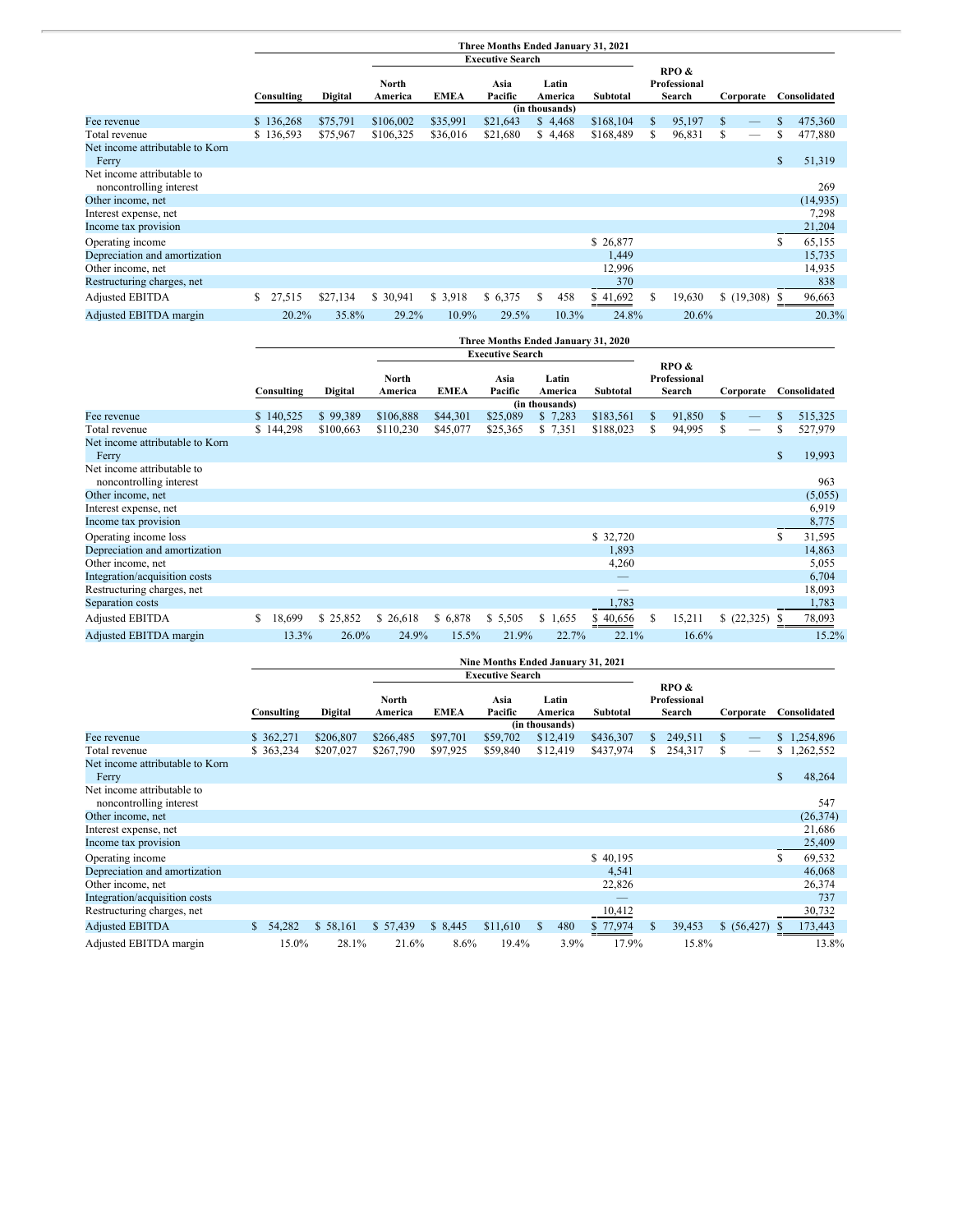|                                                       |              |           |                  |             |                         | Nine Months Ended January 31, 2020 |           |                                 |               |    |              |
|-------------------------------------------------------|--------------|-----------|------------------|-------------|-------------------------|------------------------------------|-----------|---------------------------------|---------------|----|--------------|
|                                                       |              |           |                  |             | <b>Executive Search</b> |                                    |           |                                 |               |    |              |
|                                                       | Consulting   | Digital   | North<br>America | <b>EMEA</b> | Asia<br>Pacific         | Latin<br>America                   | Subtotal  | RPO &<br>Professional<br>Search | Corporate     |    | Consolidated |
|                                                       |              |           |                  |             |                         | (in thousands)                     |           |                                 |               |    |              |
| Fee revenue                                           | \$422,103    | \$223,097 | \$332,428        | \$130,652   | \$78,395                | \$23,140                           | \$564,615 | \$.<br>282,448                  | $\mathcal{S}$ |    | \$1,492,263  |
| Total revenue                                         | \$433,832    | \$224,371 | \$342,753        | \$132,830   | \$79,201                | \$23,211                           | \$577,995 | \$<br>292,156                   | S             |    | \$1,528,354  |
| Net income attributable to Korn<br>Ferry              |              |           |                  |             |                         |                                    |           |                                 |               | \$ | 105,748      |
| Net income attributable to<br>noncontrolling interest |              |           |                  |             |                         |                                    |           |                                 |               |    | 1,890        |
| Other income, net                                     |              |           |                  |             |                         |                                    |           |                                 |               |    | (8,014)      |
| Interest expense, net                                 |              |           |                  |             |                         |                                    |           |                                 |               |    | 15,186       |
| Income tax provision                                  |              |           |                  |             |                         |                                    |           |                                 |               |    | 38,988       |
| Operating income                                      |              |           |                  |             |                         |                                    | \$119,585 |                                 |               | \$ | 153,798      |
| Depreciation and amortization                         |              |           |                  |             |                         |                                    | 5,887     |                                 |               |    | 40,355       |
| Other income, net                                     |              |           |                  |             |                         |                                    | 6,330     |                                 |               |    | 8,014        |
| Integration/acquisition costs                         |              |           |                  |             |                         |                                    |           |                                 |               |    | 9,319        |
| Restructuring charges, net                            |              |           |                  |             |                         |                                    | --        |                                 |               |    | 18,093       |
| Separation costs                                      |              |           |                  |             |                         |                                    | 1,783     |                                 |               |    | 1,783        |
| <b>Adjusted EBITDA</b>                                | \$<br>49,990 | \$66,084  | \$88,611         | \$ 21,725   | \$19,063                | \$4,186                            | \$133,585 | \$<br>47,456                    | \$ (65,753)   | S. | 231,362      |
| Adjusted EBITDA margin                                | 11.8%        | 29.6%     | 26.7%            | 16.6%       | 24.3%                   | 18.1%                              | 23.7%     | 16.8%                           |               |    | 15.5%        |

## **Three Months Ended January 31, 2021 Compared to Three Months Ended January 31, 2020**

#### *Fee Revenue*

Executive Search North America reported fee revenue of \$106.0 million, a decrease of \$0.9 million, or 1%, in the three months ended January 31, 2021 compared to \$106.9 million in the year-ago quarter. The decrease in fee revenue was due to an 8% decrease in the number of engagements billed, partially offset by a 7% increase in the weighted-average fee billed per engagement (calculated using local currency) during the three months ended January 31, 2021 compared to the year-ago quarter.

Executive Search EMEA reported fee revenue of \$36.0 million, a decrease of \$8.3 million, or 19%, in the three months ended January 31, 2021 compared to \$44.3 million in the year-ago quarter. The decrease in fee revenue was due to a 20% decrease in the number of engagements billed and a 4% decrease in the weighted-average fee billed per engagement (calculated using local currency) during the three months ended January 31, 2021 compared to the year-ago quarter. Exchange rates favorably impacted fee revenue by \$2.4 million, or 5%, in the three months ended January 31, 2021 compared to the year-ago quarter. Performance in the United Kingdom, Switzerland, Germany and France were the primary contributors to the decrease in fee revenue in the three months ended January 31, 2021 compared to the year-ago quarter.

Executive Search Asia Pacific reported fee revenue of \$21.6 million, a decrease of \$3.5 million, or 14%, in the three months ended January 31, 2021 compared to \$25.1 million in the year-ago quarter. The decrease in fee revenue was due to a 17% decrease in the weighted-average fees billed per engagement (calculated using local currency) during the three months ended January 31, 2021 compared to the year-ago quarter. Exchange rates favorably impacted fee revenue by \$1.0 million, or 4%, in the three months ended January 31, 2021 compared to the year-ago quarter. The performance in Australia, Singapore and Hong Kong were the primary contributors to the decrease in fee revenue in the three months ended January 31, 2021 compared to the year-ago quarter.

Executive Search Latin America reported fee revenue of \$4.5 million, a decrease of \$2.8 million, or 38%, in the three months ended January 31, 2021 compared to \$7.3 million in the year-ago quarter. The decrease in fee revenue was due to a 39% decrease in the number of engagements billed partially offset by a 10% increase in the weighted-average fee billed per engagement (calculated using local currency) during the three months ended January 31, 2021 compared to the year-ago quarter. Exchange rates unfavorably impacted fee revenue by \$0.7 million, or 10%, in the three months ended January 31, 2021 compared to the year-ago quarter. The decrease in fee revenue in the region was due to lower fee revenue in Mexico, Chile and Brazil in the three months ended January 31, 2021 compared to the year-ago quarter.

#### *Compensation and Benefits*

Executive Search North America compensation and benefits expense increased by \$7.5 million, or 10%, to \$80.8 million in the three months ended January 31, 2021 from \$73.3 million in the year-ago quarter. The increase in compensation and benefits expense was due to expenses associated with our deferred compensation and retirement plans driven by increases in the fair value of participants' accounts in the three months ended January 31, 2021 compared to the year-ago quarter. This was partially offset by lower salaries and related payroll taxes due to a 24% decrease in average headcount as a result of actions taken to align our cost structure with the lower level of business demand in the three months ended January 31, 2021 compared to the year-ago quarter. North America Executive Search compensation and benefits expense, as a percentage of fee revenue, increased to 76% in the three months ended January 31, 2021 from 69% in the year-ago quarter.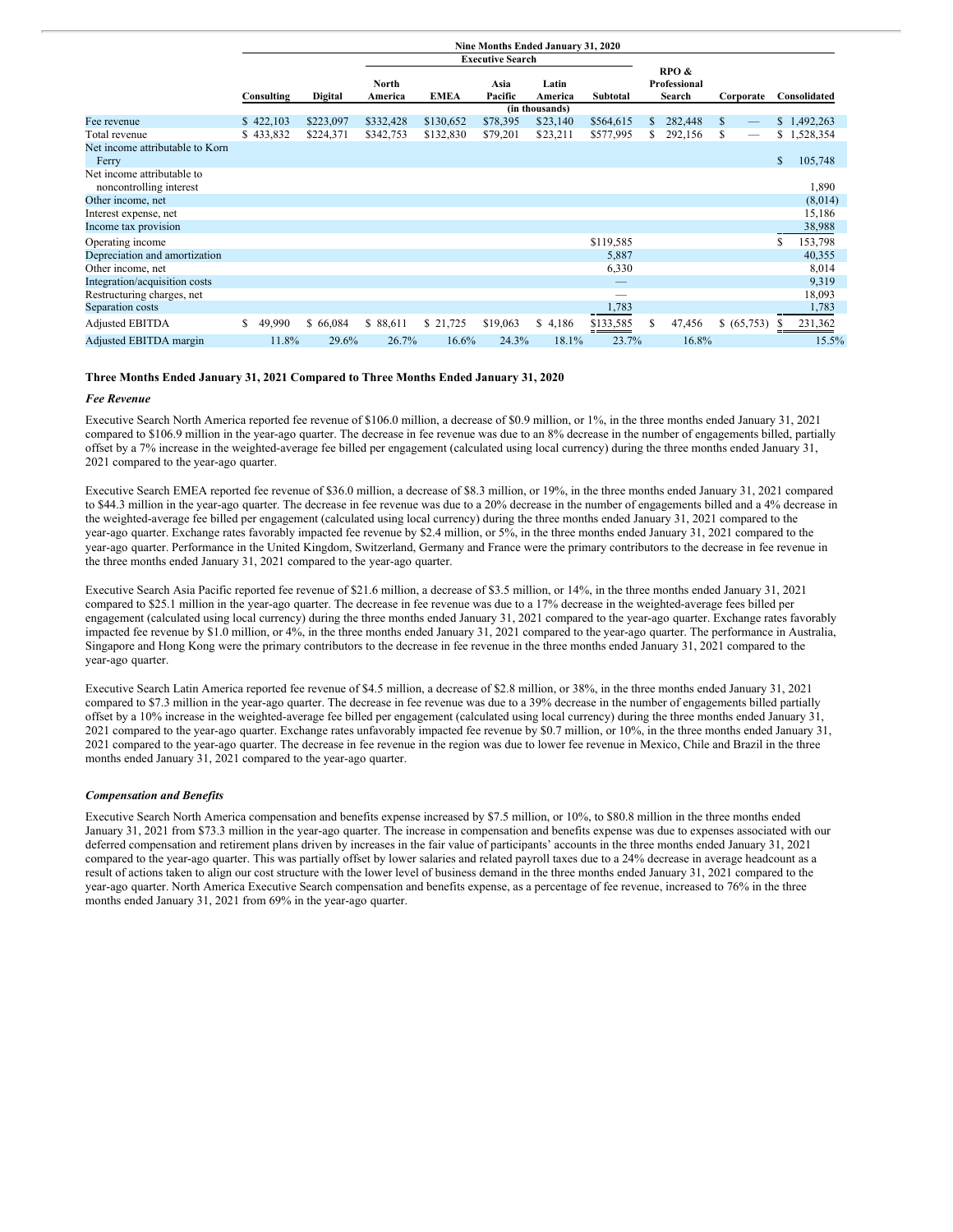Executive Search EMEA compensation and benefits expense decreased by \$5.9 million, or 18%, to \$27.8 million in the three months ended January 31, 2021 from \$33.7 million in the year-ago quarter. Exchange rates unfavorably impacted compensation and benefits by \$1.9 million, or 6%, in the three months ended January 31, 2021 compared to the year-ago quarter. The decrease in compensation and benefits expense was due to lower salaries and related payroll taxes and performance-related bonus expense both due to a 16% decrease in average headcount as a result of actions taken to align our cost structure with the lower level of business demand in the three months ended January 31, 2021 compared to the year-ago quarter. The rest of the change was due to lower severance expense due to management separation costs incurred in the year-ago quarter. EMEA Executive Search compensation and benefits expense, as a percentage of fee revenue, increased to 77% in the three months ended January 31, 2021 from 76% in the year-ago quarter.

Executive Search Asia Pacific compensation and benefits expense decreased by \$3.6 million, or 21%, to \$13.3 million in the three months ended January 31, 2021 from \$16.9 million in the year-ago quarter. Exchange rates unfavorably impacted compensation and benefits by \$0.6 million, or 4%, in the three months ended January 31, 2021 compared to the year-ago quarter. The decrease in compensation and benefits expense was due to lower salaries and related payroll taxes and performance-related bonus expense both due to a 23% decrease in average headcount as a result of actions taken to align our cost structure with the lower level of business demand in the three months ended January 31, 2021 compared to the year-ago quarter. Asia Pacific Executive Search compensation and benefits expense, as a percentage of fee revenue, decreased to 62% in the three months ended January 31, 2021 from 67% in the year-ago quarter.

Executive Search Latin America compensation and benefits expense decreased by \$1.3 million, or 27%, to \$3.5 million in the three months ended January 31, 2021 from \$4.8 million in the year-ago quarter. Exchange rates favorably impacted compensation and benefits by \$0.6 million, or 13%, in the three months ended January 31, 2021 compared to the year-ago quarter. The decrease in compensation and benefits expense was due to lower salaries and related payroll taxes and performance-related bonus expense due to a 25% decrease in average headcount as a result of actions taken to align our cost structure with the lower level of business demand in the three months ended January 31, 2021 compared to the year-ago quarter. Latin America Executive Search compensation and benefits expense, as a percentage of fee revenue, increased to 78% in the three months ended January 31, 2021 from 66% in the year-ago quarter.

### *General and Administrative Expenses*

Executive Search North America general and administrative expenses decreased by \$4.3 million, or 42%, to \$5.9 million, in the three months ended January 31, 2021 compared to \$10.2 million in the year-ago quarter. The decrease was mainly due to decreases in marketing and business development expenses, premise and office expenses and travel related expenses as a result of actions taken to align our cost structure with the lower level of business demand. North America Executive Search general and administrative expenses, as a percentage of fee revenue, decreased to 6% in the three months ended January 31, 2021 from 10% in the year-ago quarter.

Executive Search EMEA general and administrative expenses decreased by \$1.1 million, or 20%, to \$4.3 million, in the three months ended January 31, 2021 compared to \$5.4 million in the year-ago quarter. The decrease was mainly due to decreases in marketing and business development expenses and travel related expenses as a result of actions taken to align our cost structure with the lower level of business demand. EMEA Executive Search general and administrative expenses, as a percentage of fee revenue, was 12% in both the three months ended January 31, 2021 and 2020.

Executive Search Asia Pacific general and administrative expenses decreased by \$0.4 million, or 16%, to \$2.1 million, in the three months ended January 31, 2021 compared to \$2.5 million in the year-ago quarter. The decrease was mainly due to decreases in marketing and business development expenses, premise and office expenses and travel related expenses as a result of actions taken to align our cost structure with the lower level of business demand. Asia Pacific Executive Search general and administrative expenses, as a percentage of fee revenue, was 10% in both the three months ended January 31, 2021 and 2020.

Executive Search Latin America general and administrative expenses decreased by \$0.6 million, or 55%, to \$0.5 million, in the three months ended January 31, 2021 compared to \$1.1 million in the year-ago quarter. The decrease was mainly due to decreases in premise and office expenses as a result of actions taken to align our cost structure with the lower level of business demand. Latin America Executive Search general and administrative expenses, as a percentage of fee revenue, decreased to 11% in the three months ended January 31, 2021 from 15% in the year-ago quarter.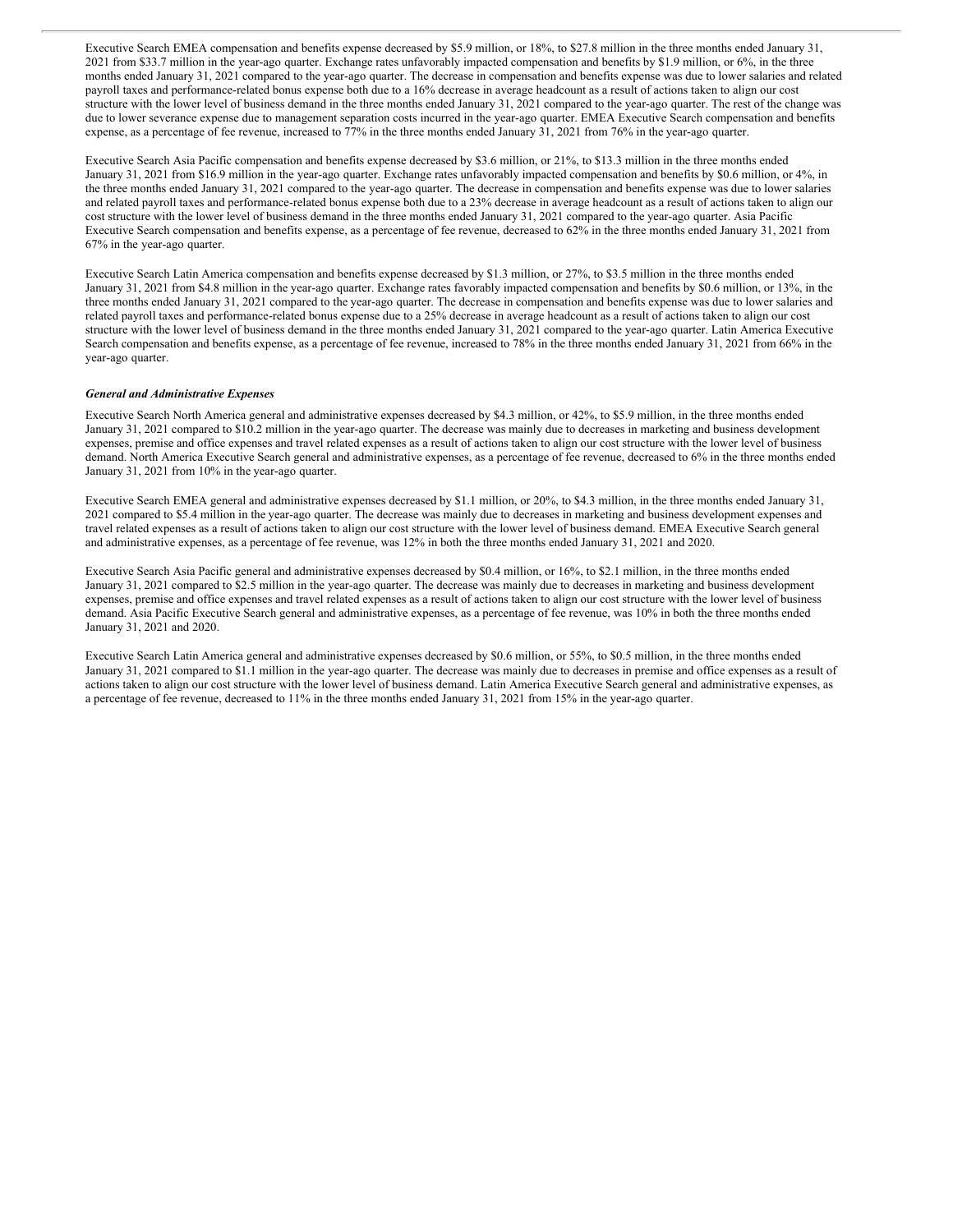#### *Adjusted EBITDA*

Executive Search North America Adjusted EBITDA increased \$4.3 million, or 16%, to \$30.9 million in the three months ended January 31, 2021 as compared to \$26.6 million in the year-ago quarter. The increase was mainly driven by decreases in general and administrative expenses, which resulted from cost savings initiatives that were put in place in response to the COVID-19 pandemic. These changes were partially offset by lower fee revenue. North America Executive Search Adjusted EBITDA, as a percentage of fee revenue, was 29% and 25% in the three months ended January 31, 2021 and 2020, respectively.

Executive Search EMEA Adjusted EBITDA decreased \$3.0 million, or 43%, to \$3.9 million in the three months ended January 31, 2021 as compared to \$6.9 million in the year-ago quarter. The decrease was mainly driven by lower fee revenue, which were partially offset by decreases in general and administrative expenses and compensation and benefits expense (excluding separation costs), all of which resulted from cost savings initiatives that were put in place in response to the COVID-19 pandemic. EMEA Executive Search Adjusted EBITDA, as a percentage of fee revenue, was 11% and 16% in the three months ended January 31, 2021 and 2020, respectively.

Executive Search Asia Pacific Adjusted EBITDA increased \$0.9 million, or 16%, to \$6.4 million in the three months ended January 31, 2021 as compared to \$5.5 million in the year-ago quarter. The increase was mainly driven by decreases in general and administrative expenses and compensation and benefits expense, all of which resulted from cost savings initiatives that were put in place in response to the COVID-19 pandemic. These changes were partially offset by lower fee revenue. Asia Pacific Executive Search Adjusted EBITDA, as a percentage of fee revenue, was 29% and 22% in the three months ended January 31, 2021 and 2020, respectively.

Executive Search Latin America Adjusted EBITDA decreased \$1.2 million, or 71%, to \$0.5 million in the three months ended January 31, 2021 as compared to \$1.7 million in the year-ago quarter. The decrease was mainly driven by a decline in fee revenue, partially offset by decreases in general and administrative expenses and compensation and benefits expense, all of which resulted from cost savings initiatives that were put in place in response to the COVID-19 pandemic. Latin America Executive Search Adjusted EBITDA, as a percentage of fee revenue, was 10% and 23% in the three months ended January 31, 2021 and 2020, respectively.